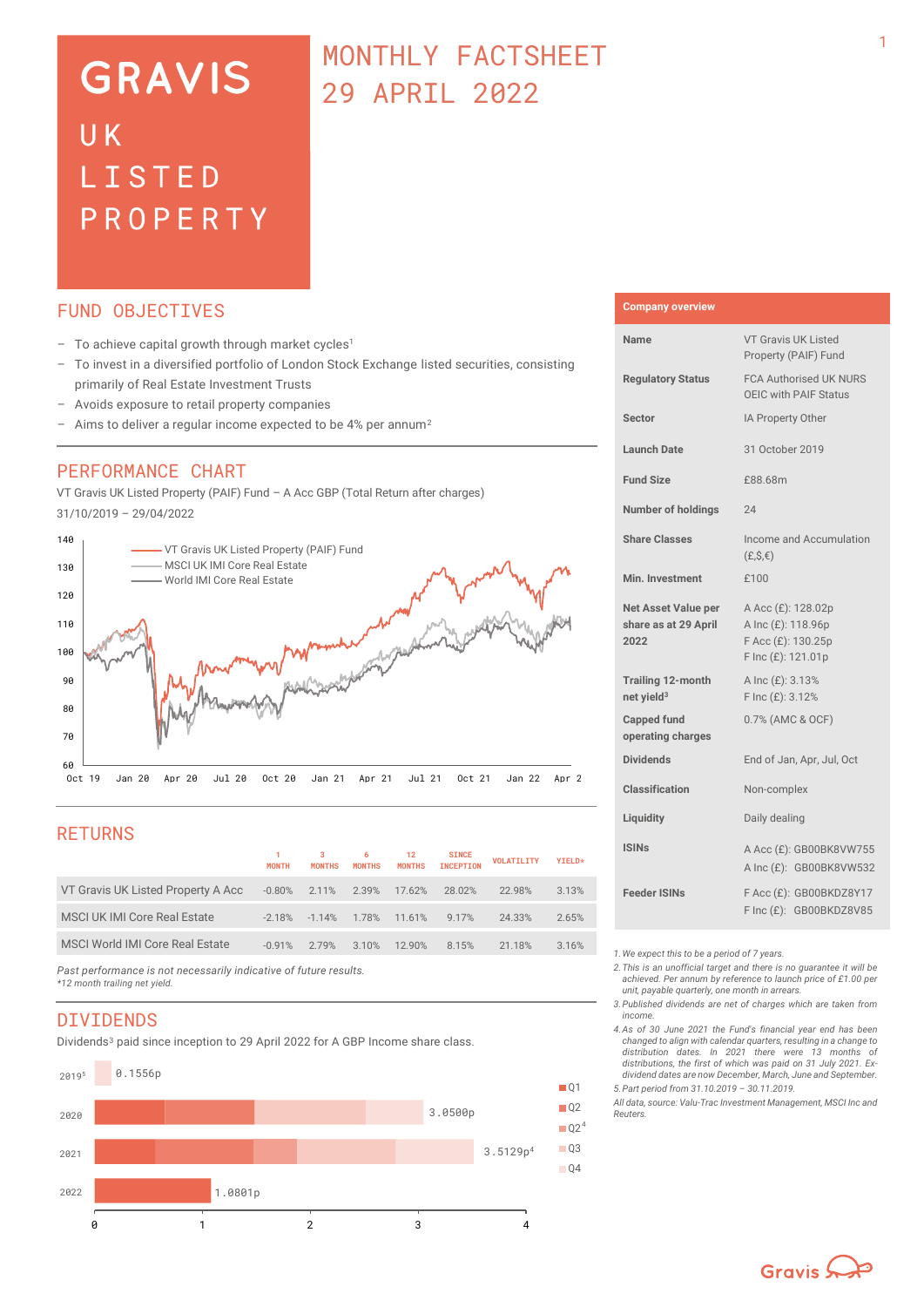## **GRAVIS UK** LISTED PROPERTY

## MONTHLY FACTSHEET 29 APRIL 2022

## FUND ADVISER'S REPORT

"Real estate equities offer investors the opportunity to capture the potentially attractive returns generated by next generation real estate, together with daily liquidity."

Over the course of April 2022, the NAV of the Fund decreased by 0.80% (A Acc GBP). Since launch the Fund has increased by 28.02% (A Acc GBP), significantly outperforming both the UK Real Estate Index<sup>1</sup>, which has increased by 9.17%, and the Global Real Estate Index<sup>2</sup> which has increased by 8.15%.

The strategy of the Fund is to invest in a diversified portfolio of specialist real estate companies. The 24 investments within the Fund are exposed to four socio-economic mega trends: ageing population (15.9% portfolio weight), digitalisation (50.7% portfolio weight), generation rent (21.0% portfolio weight), and urbanisation (9.0% portfolio weight).

Real estate equities offer investors the opportunity to capture the potentially attractive returns generated by next generation real estate together with high levels of daily liquidity. There are over 45 large (greater than £250m market cap) and liquid (average daily traded volume more than £250k) property companies listed on the London Stock Exchange. The aggregate market cap of these liquid names is close to £79bn, with a combined average daily traded value of over £150m.

This investment universe has seen notable changes and growth over the past year, emphasising the need for active portfolio management. There have been three take-overs by private equity firms, with investors in the target companies benefiting from meaningful acquisition premiums. In addition, Workspace (2.6% portfolio weight), the FTSE 250 owner of flexible office space across London, purchased McKay Securities, with the Board highlighting a "strong strategic, operational and financial rationale."

The universe shrinkage caused by private equity takeovers has been more than offset by a combination of new equity issuance, a good-sized IPO, and the continued growth in valuations.

The issuance of new equity has provided attractive opportunities to increase positions in existing names within the Fund, as well as for new positions in REITs with attractive development pipelines to be initiated. Over the past year, the Fund has, in aggregate, invested close to £10m via one REIT IPO and eleven equity placings. The placing discount has averaged 4.5% and participation in these has helped to generate an estimated 63bps of cost savings in the last twelve months alone.

In the fourth quarter of last year, the Investment Advisor utilised a capital raising event to initiate a position in PRS REIT (2.9% portfolio weight), the developer and owner of purpose-built single-family rental homes. Over the following eight months this position has delivered an attractive

8.0% total return and has outperformed the broader UK REIT universe.

Within the IPO space, late last year saw the listing of Life Science REIT (portfolio weight 2.5%), the first London-listed specialist REIT focused on UK life science properties. Demand for specialist scientific research properties exceeds supply with this likely to propel rental growth and provide development opportunities over the coming years. Despite the elevated levels of market volatility since its IPO in November 2021, the REIT has rarely traded below its IPO price and ended the month with a market cap in excess of £350m.

The Fund also benefits from impressive organic growth strategies executed by individual investments. The management team of Lok'nStore (2.0% portfolio weight), the developer and operator of landmark self-storage assets across the UK, have been rewarded for successfully rolling out its asset growth strategy. Its market cap has grown organically to more than £300m as at the end of April, compared to £186m at this point a year ago.

In contrast to the continuing success enjoyed by specialist REITs are the woes of the daily dealt direct property funds. In April, there was the termination of another open-ended direct property fund. The Board of that fund, one which owns a portfolio of assets worth more than £1.0bn, justified its decision based as "the continuing need to sell [physical] property to cover the redemptions will ultimately lead to the disposal of the most in demand and liquid properties within the portfolio". The Board went on to say that the "ongoing uncertainty in the UK over the future of open-ended funds invested in direct (physical) property within a daily-dealing structure has led to persistent net redemptions."

Not only do REITs offer investors good levels of liquidity, they have also, on average, performed extremely well too, especially compared to direct property funds. Even after adjusting for the effects of leverage within REITs and the cash-drag suffered by direct funds REITs have outperformed direct property funds.

Looking ahead, the Fund's diversified portfolio of highly liquid, expertly managed, specialist REITs is likely to continue to benefit from the ownership and development of high-quality real estate in growing niches.

#### Matthew Norris

Investment Adviser Gravis Advisory Ltd matthew.norris@graviscapital.com

### **Investment Adviser**

Gravis Advisory Limited is owned and managed by Gravis Capital Management Ltd ("Gravis").

Gravis Capital Management (GCM) was established in May 2008 as a specialist investor in property and infrastructure, and now manages c.£3bn of assets in these sectors in the UK. GCM entered into a strategic partnership with ORIX Corporation in January 2021.

Gravis Advisory Limited is also the Investment Adviser to the c.£883m VT Gravis UK Infrastructure Income Fund, the c.£420m VT Gravis Clean Energy Income Fund and the c.£44m VT Gravis Digital Infrastructure Income Fund.

#### **Fund Advisers**

**Matthew Norris** is lead adviser to the VT Gravis UK Listed Property Fund and the VT Gravis Digital Infrastructure Income Fund.

Matthew has over two decades investment management experience and has a specialist focus on real estate securities.

He was previously at Grosvenor with responsibility for investing in global real estate securities including the highly successful global logistics strategy. He joined Grosvenor from Fulcrum Asset Management and Buttonwood Capital Partners where he ran international equity strategies which incorporated exposure to real estate equities.

**George Nikolaou** is responsible for investment analysis and research, covering listed infrastructure and real estate. He joined Gravis in 2021 having spent 7 years working as a portfolio manager and analyst within the investment management sector. George has obtained a MSc Finance and Investment from the University of Durham and a BSc Economics from the University of Athens and is a CFA Charterholder.

#### **Sales Contacts**

Cameron Gardner 07835 142763 cameron.gardner@graviscapital.com

Ollie Matthews 07787 415151 [ollie.matthews@graviscapital.com](mailto:ollie.matthews@graviscapital.com)

Robin Shepherd 07971 836433 [robin.shepherd@graviscapital.com](mailto:robin.shepherd@graviscapital.com)

Nick Winder [07548 614184](tel:07548%20614184) nick.winder@graviscapital.com

William MacLeod 07836 695442 [william.macleod@graviscapital.com](mailto:william.macleod@graviscapital.com)

#### **Dealing**

Valu‑Trac 01343 880344 GULP@valu-trac.com Available on all major platforms

*<sup>1</sup> MSCI UK IMI Core Real Estate Net Total Return Local index. <sup>2</sup> MSCI World Real Estate Net Total Return Local index.*